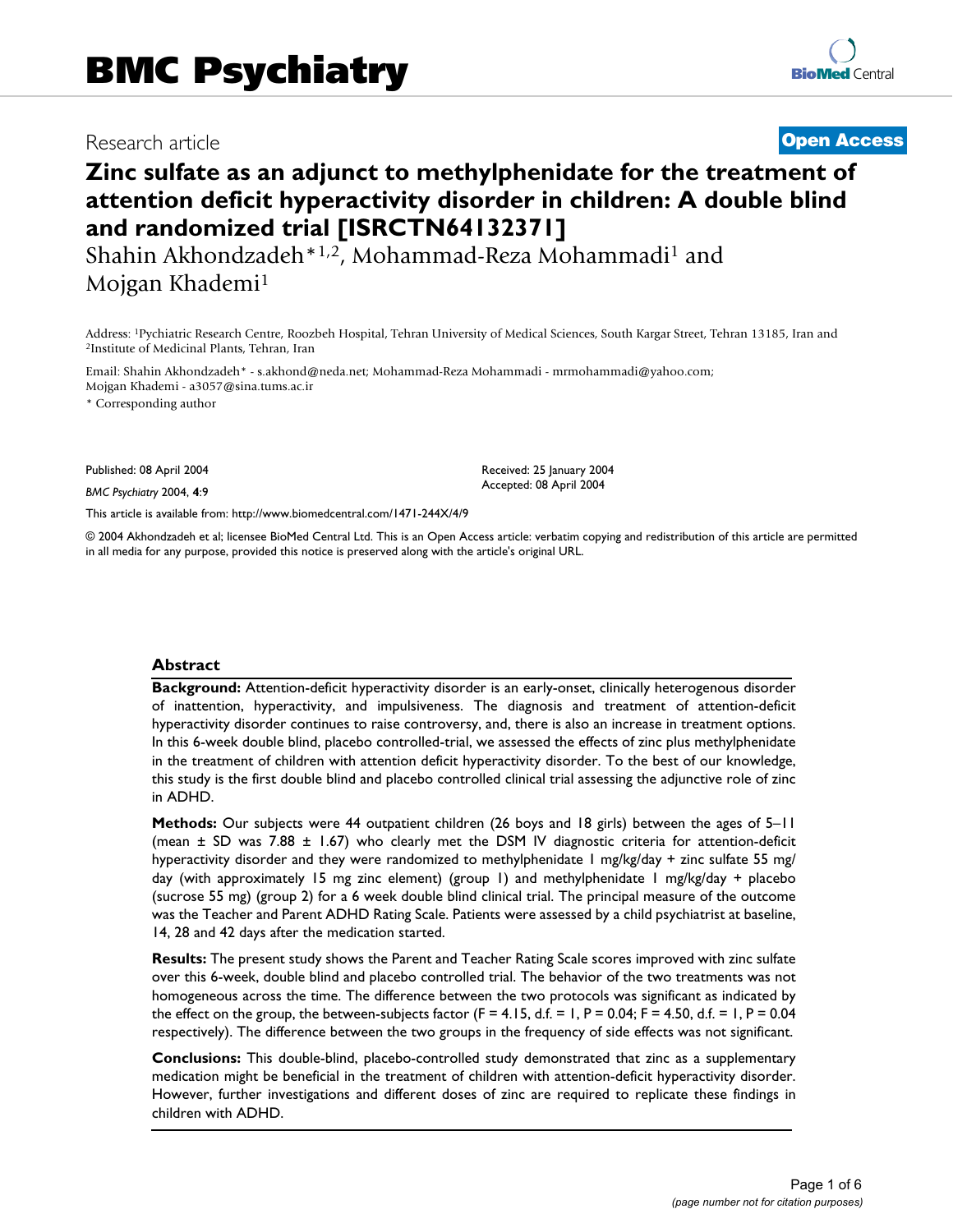# **Background**

Attention-deficit/hyperactivity disorder (ADHD) is the most common behavioral disorder of childhood and is recognized as one of the most prevalent chronic health conditions in school-aged children, affecting an estimated 3% to 5% [1,2]. The key features of ADHD include hyperactivity, impulsiveness, and inattention [1,2]. Although its etiology remains unknown, data from family genetic, twin and adoption studies as well as segregation analysis suggest a genetic origin for some forms of this disorder [1,2]. Successful management of ADHD relies heavily on the accuracy of its diagnosis, as well as on individualized treatment planning. According to guidelines, significant diagnostic components include 1) using DSM IV criteria [3] 2) collecting information about the child's symptoms in more than one setting; and 3) looking for coexisting conditions that may impede the diagnostic process or complicate treatment planning [1,2]. Stimulants are the most commonly used drug therapy in ADHD patients are burdened with a less than favorable pharmacokinetic and pharmacodynamic profile associated with their use [4-7]. In spite of the good response of many patients with ADHD to stimulant drugs, a substantial percent do not respond to or develop significant side effects from stimulants [8,9]. For this reason, new investigations have been initiated for ADHD treatment [10,11]. Deficiencies in certain vitamins and mineral have also been found to have some correlation with ADHD [12-14].

Zinc is an essential cofactor over 100 enzymes, both metalloenzymes and metal-enzyme complexes, required in the metabolism of carbohydrates, fatty acids, proteins, and nucleic acids [12,13]. Past studies have suggested that there may be a correlation of zinc deficiency and pathophysiology of ADHD [12-14]. Melatonin is a hormone that plays an important role in the regulation of dopamine, thought to be a factor in ADHD [14]. Melatonin is sold over the counter as dietary supplement and has been proven helpful in regulating the sleep cycle of children with ADHD. Zinc is involved in the production and modulation of melatonin, and therefore is also considered to be a factor in ADHD [12-14]. In this 6-week double blind, placebo controlled-trial, we assessed the effects of zinc plus methylphenidate vs. methylphenidate plus placebo in the treatment of children with attention deficit hyperactivity disorder. To our knowledge, this study is the first double blind and placebo controlled clinical trial assessing the adjunctive role of zinc in the ADHD.

# **Methods**

# *Trial organization*

This was a 6 week, parallel group, placebo controlled trial undertaken in Roozbeh Psychiatric Hospital, Tehran, Iran during January 2002–October 2003.

# *Participants*

The subjects were 44 outpatient children (26 boys and 18 girls) between the ages of  $5-11$  (mean  $\pm$  SD was 7.88  $\pm$ 1.67) who clearly met the DSM IV [3] diagnostic criteria for ADHD, and who were recruited from the outpatient child and adolescents clinic of Roozbeh Psychiatric Hospital. The diagnosis of ADHD was confirmed by a child and adolescent psychiatrist before participants were initiated into the study. All patients had combined subtype of ADHD and were newly diagnosed and had not received another stimulant medication prior to enrollment. Parents were carefully interviewed and asked to rate the severity of the DSM IV inattention symptoms their children displayed. Children were excluded if they had been previously diagnosed with a psychiatric disorder or mental retardation (I.Q. < 70). In addition, we excluded patients if they had a clinically significant chronic medical condition, including a past history of cardiovascular disease, organic brain disorder, seizures, current abuse or dependence on drugs within 6 months and current treatment with psychotropic medications. To participate, parents and children had to be willing to comply with all requirements of the study. After a description of the procedures and purpose of the study, written informed consent was obtained from each patient's parent or guardian. Informed consent (parent and children) was received before the administration of any study procedure or dispensing of study medication in accordance with the ethical standards of the investigative site's institutional review board and with the Helsinki declaration of 1975, as revised in 2000 [15].

# *Study design*

Patients underwent a standard clinical assessment comprising a psychiatric evaluation, a structured diagnostic interview and a medical history. Patients were randomized to receive methylphenidate + zinc or methylphenidate + placebo in a 1: 1 ratio using a computergenerated code. The assignments were kept in sealed, opaque envelopes until the point of allocation. The randomization and allocation process was done by the pharmacist of the Roozbeh hospital. All study subjects were randomly assigned to receive treatment using either methylphenidate 1 mg/kg/day (bid, 7 AM and 3 PM) + zinc sulfate 55 mg/day (with approximately 15 mg zinc element) (group 1) and methylphenidate 1 mg/kg/day (bid,

**Table 1: Baseline data**

|                                     | <b>Zinc sulfate Group</b>             | <b>Placebo Group</b>                  |  |
|-------------------------------------|---------------------------------------|---------------------------------------|--|
| Girl                                | 8                                     | 10                                    |  |
| Boy                                 | 14                                    | 12                                    |  |
| Age (Mean ± SD)<br><b>Ethnicity</b> | $8.04 \pm 1.73$ (year)<br>All Persian | $7.73 \pm 1.63$ (year)<br>All Persian |  |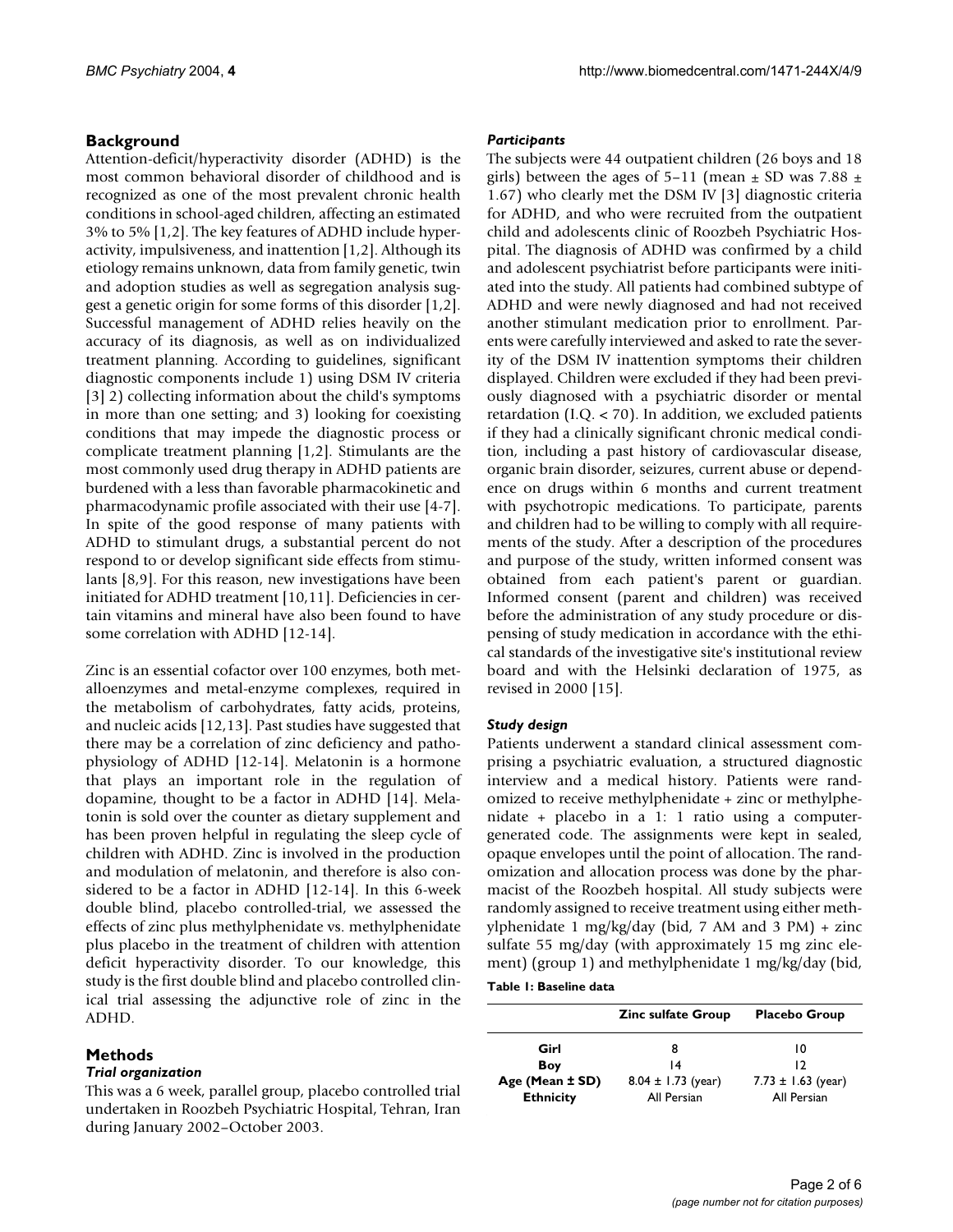| <b>Side Effects</b>             | Zinc sulfate | <b>Placebo</b> |           |
|---------------------------------|--------------|----------------|-----------|
| <b>Anxiety</b>                  |              |                | Ns        |
| <b>Decreased Appetite</b>       | o<br>ō       |                | <b>Ns</b> |
| <b>Difficulty Falling Sleep</b> | o            | o              | Ns        |
| <b>Abdominal Pain</b>           | Õ            |                | 0.31      |
| <b>Nausea</b>                   |              |                | 0.08      |
| Headache                        |              |                | <b>Ns</b> |
| <b>Metallic taste</b>           | 13           |                | 0.0001    |

**Table 2: Clinical complications and side effects were reported as number per group.**

7 AM and 3 PM) + Placebo (sucrose 55 mg) (group 2) for a 6 week double blind clinical trial. Throughout the study the person who administrated the medications, rater and patients were blind to assignments. The principal measure of the outcome was the Teacher and Parent ADHD Rating Scale [16] that has been used extensively in Iran in schoolage children, and provides valid measures of behavioral abnormality and attention. A score of at least 20 on the rating scales was required for entry into the study. Patients were assessed by a child psychiatrist at baseline, 14, 28 and 42 days after the medication started. 4 patients dropped out from the trial (two from each group), leaving 40 patients who completed the trial. Side effects were systematically recorded throughout the study and were assessed using a checklist administered by a resident of psychiatry on day 7, 14, 21, 28 and 42 (Table 2).

# *Statistical analyses*

A two-way repeated measures analysis of variance (timetreatment interaction) was used. The two groups as a between-subjects factor (group) and the four measurements during treatment as the within-subjects factor (time) were considered. This was done for Teacher and Parent ADHD Rating Scale scores. In addition, a one-way repeated measures analysis of variance with a two-tailed post-hoc Tukey mean comparison test were performed on the change in Teacher and Parent ADHD Rating Scale scores from baseline. Results are presented as mean ± SEM differences and were considered significant with  $P = 0.05$ . To compare the demographic data and frequency of side effects between the protocols, Fisher's exact test (two sided) was performed. A traditional "observed cases" (OC, the patients who completed the trial) analysis at 6 weeks was the primary efficacy analysis. In addition, intention to treat (ITT) analysis with the last observation carried forward (LOCF) procedure was also performed. All results discussed are based on OC analysis unless otherwise stated. To consider,  $a = 0.05$ ,  $\beta = 0.2$ , the final difference between the two groups at least score of 5 on the Teacher and Parent ADHD Rating Scale, S = 5 and power = 80%, the sample size was calculated at least 15 in each group.

# **Results**

No significant differences were identified between patients randomly assigned to the group 1 or 2 conditions with regard to basic demographic data including age, gender and ethnicity (Table 1).

# *Parent ADHD rating scale*

The mean  $\pm$  SEM scores of two groups of patients are shown in Fig. 1. There were no significant differences between two groups at day 0 (baseline) on the Parent ADHD Rating Scale ( $P = 0.86$ ). Both groups showed a significant improvement over the 6 weeks of treatment ( $P \le$ 0.000) and the trend was linear. The difference between the two treatments was significant as indicated by the effect of group, the between-subjects factor ( $F = 4.15$ , d.f.  $= 1$ , P = 0.048 & F = 4.27, d.f. = 1, P = 0.045 for OC and LOCF analyses respectively). The behavior of the two treatment groups was not homogeneous across the time (groups-by-time interaction, P < 0.000). In another word, the behavior of the two treatment groups changed across the trial. In addition, a one-way repeated measures analysis of variance showed a significant effect of both treatments on the Parent ADHD Rating Scale scores. In both groups post-hoc comparisons of the baseline the Parent ADHD Rating Scale scores with the scores at day 42 by means of the Tukey procedure revealed significant decreases from baseline. The differences between the two treatments were significant at the endpoint ( $P = 0.0009$  &  $P = 0.001$  for OC and LOCF analyses respectively). A significant difference was observed on the reduction of scores of the Parent ADHD Rating Scale at week 6 compared to baseline in the two groups ( $P = 0.0003$  &  $P =$ 0.0001 for OC and LOCF analyses respectively).

# *Teacher ADHD rating scale*

The mean  $\pm$  SEM scores of the two groups are shown in Fig. 2. No significant differences were observed at baseline on the Teacher ADHD Rating Scale  $(P = 0.85)$ . Both groups showed a significant improvement over the 6 weeks of treatment ( $P < 0.000$ ) and the trend was linear. The difference between the two treatments was significant as indicated by the effect of the group, the between-sub-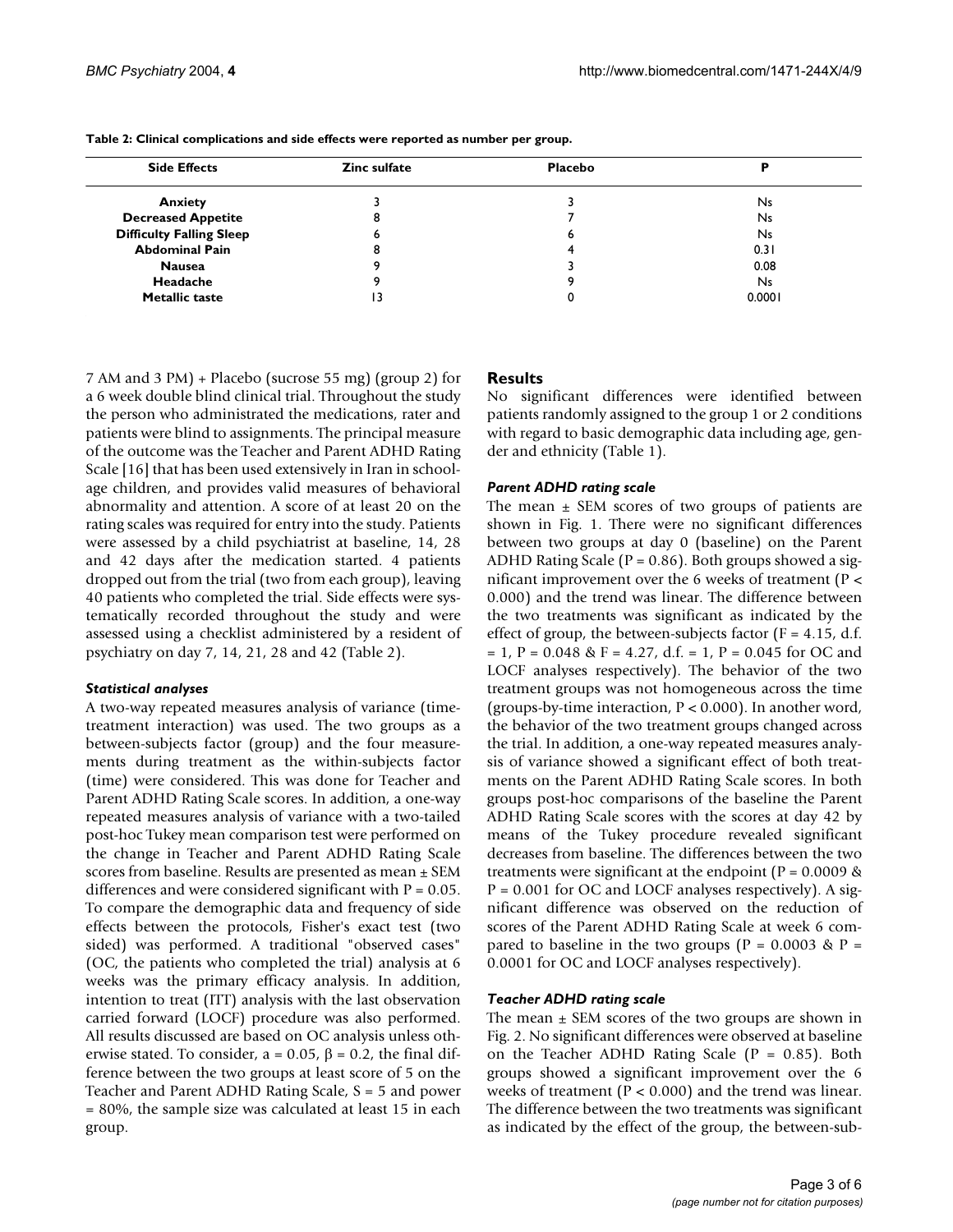

# **Parent ADHD Rating Scale**

### Mean ± SEM scores of two groups of chil **Figure 1** dren on the Parent ADHD Rating Scale

Mean  $\pm$  SEM scores of two groups of children on the Parent ADHD Rating Scale. ns = non-significant, \*\* = P < 0.001. The horizontal symbols (\*\*\*) were used to express statistical significance versus their respective baseline value and the vertical symbols are for between group comparisons.

jects factor (F = 4.50, d.f. = 1, P = 0.04 & F = 4.58, d.f. = 1, P = 0.038 for OC and LOCF analyses respectively). The behavior of the two treatment groups was not homogeneous across the time (groups-by-time interaction;  $P < 0.000$ ). In addition, a one-way repeated measures analysis of variance showed a significant effect of both treatments on the Teacher ADHD Rating Scale scores. In both groups post-hoc comparisons of the baseline the Teacher ADHD Rating Scale scores with the scores at day 42 by means of the Tukey procedure revealed significant decreases from baseline. The differences between the two treatments were significant at the endpoint  $(P =$ 0.0009 &  $P = 0.001$  for OC and LOCF analyses respectively). A significant difference was observed on the reduc-

tion of scores of the Teacher ADHD Rating Scale at week 6 compared to baseline in the two groups ( $P = 0.0004 \& P =$ 0.0005 for OC and LOCF analyses respectively).

#### *Retention in treatment*

In both groups the number of dropouts was 2 and this was lost in the follow up. Therefore, no significant difference was observed in the two groups.

### *Clinical complications and side effects*

A number of probable side effects were studied (Table 2). Nausea was observed more in the zinc sulfate group.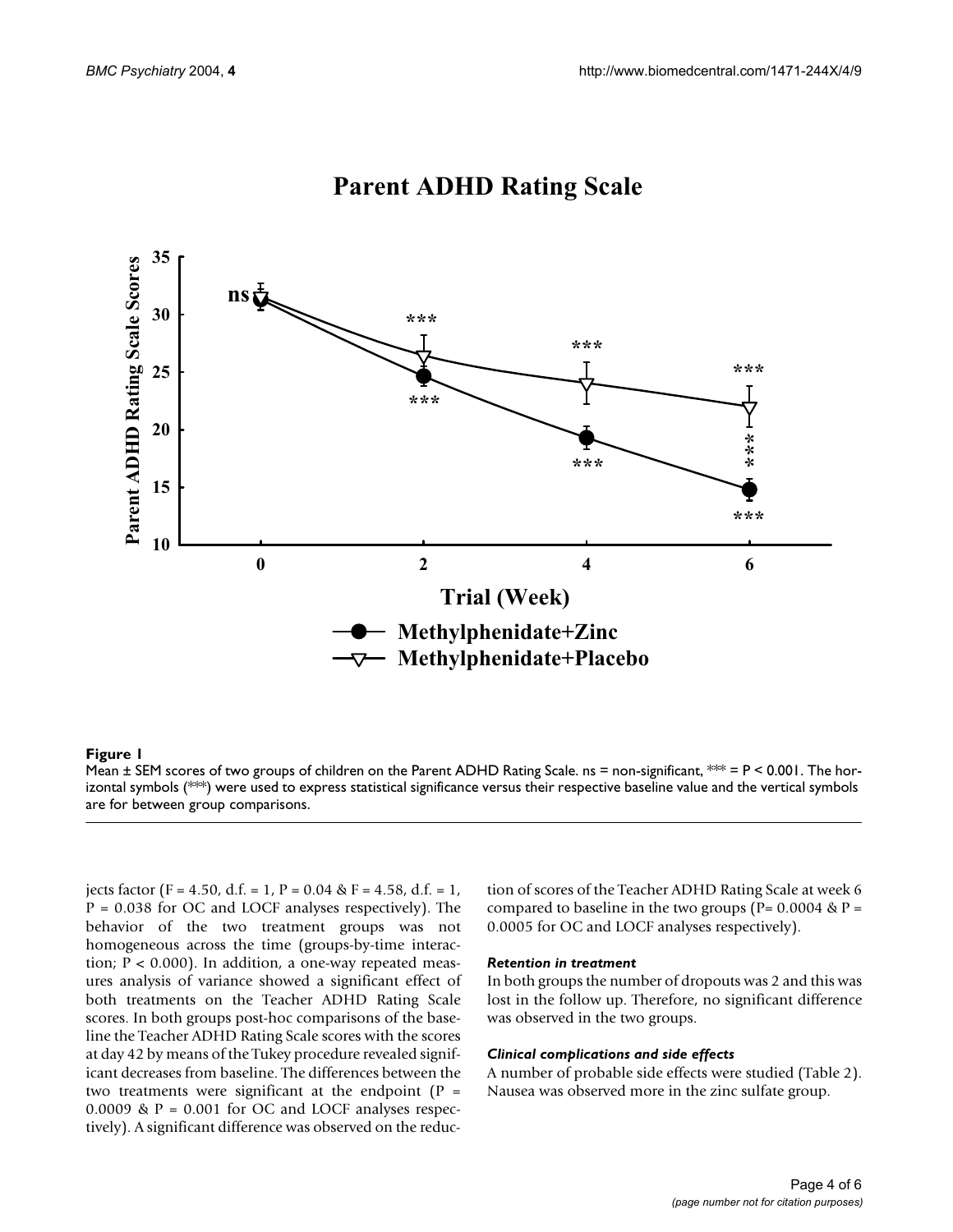

# **Teacher ADHD Rating Scale**

### $\bm{\mathsf{Figure~2}}$

Mean  $\pm$  SEM scores of two groups of children on the Teacher ADHD Rating Scale. ns = non-significant,  $** = P < 0.001$ . The horizontal symbols (\*\*\*) were used to express statistical significance versus their respective baseline value and the vertical symbols are for between group comparisons.

### **Discussion**

The diagnosis and management of children with ADHD remains a challenge [11]. In the last decade, several studies into the role of trace element in enlightening the aetiology of ADHD had been conducted. Most notable among the studies are the ones particularly examing the relation between zinc and ADHD [12-14]. Indeed, zinc is basic for the production and modulation of melatonin, which helps regulate dopamine function, supposed to be an important factor in ADHD and its treatment [14]. Therefore, ADHD children with zinc deficiency might benefit from a change in diet or from a therapeutic trial with zinc supplementation. The present study shows the Parent and Teacher Rating Scale scores improved with

zinc sulfate over this 6-week, double blind and placebo controlled trial. The efficacy of zinc sulfate to obtain a better improvement in children with ADHD seems to support the role of zinc deficiency in the etiopathogenesis of ADHD [12,13]. The present study is in line with the recent trial that suggests a beneficial effect of zinc sulfate in the treatment of ADHD [17]. However, the present study assessed the adjunctive role of zinc in the ADHD for the first time. No significant differences were observed in the rates and reasons for discontinuation in treatment in the zinc and placebo groups. This finding suggested that tolerability of zinc and placebo was similar. Nausea was observed more in the zinc group but did not differ significantly between the two groups ( $P = 0.08$ ). In addition,